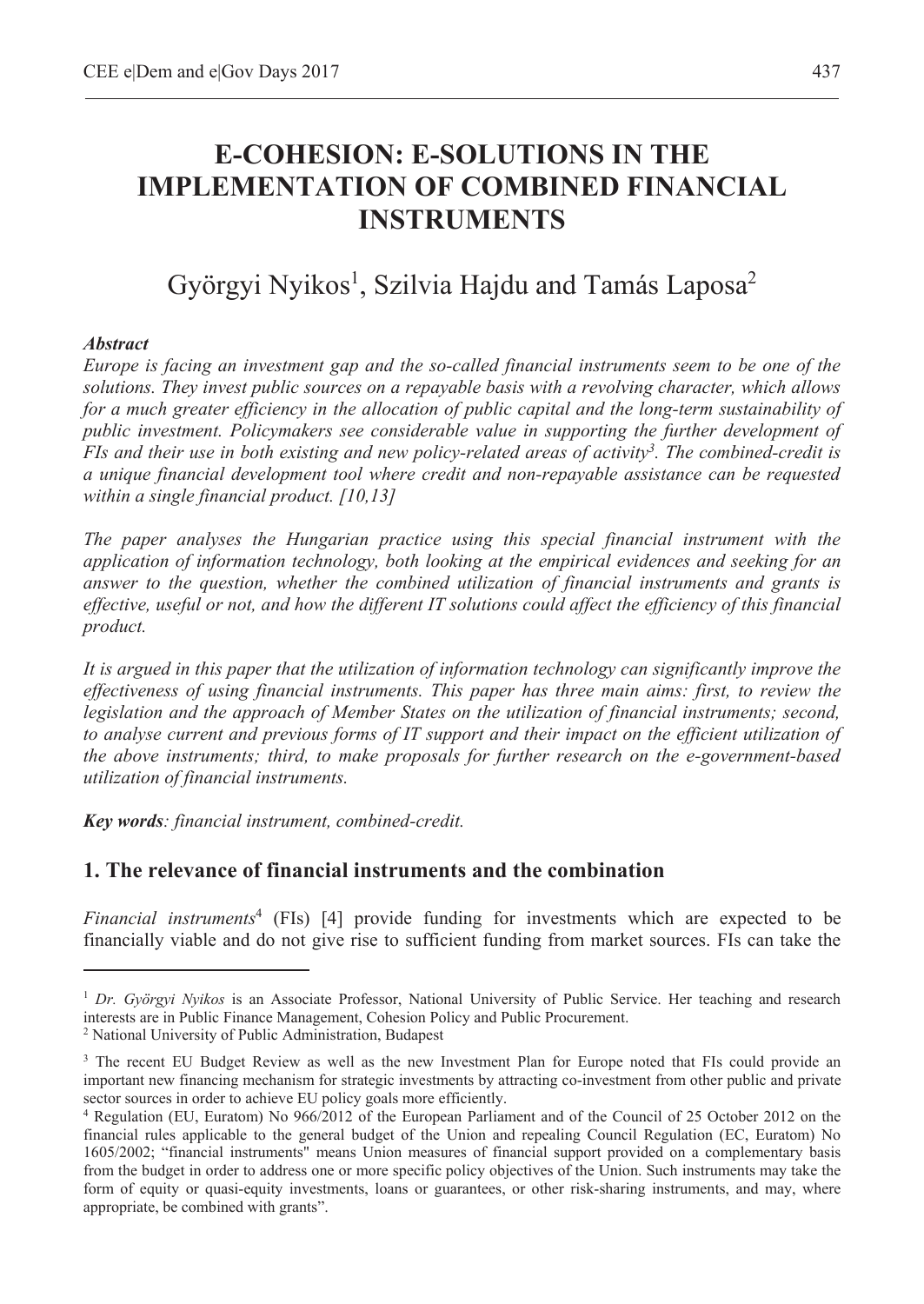*form* of loans, guarantees, equity capital or venture capital, using tailor-made instruments, off-theshelf instruments or combined solutions and can be *implemented as* established at EU level<sup>5</sup> or at national level<sup>6</sup>. The *revolving nature* of FIs allows for much greater efficiency in the allocation of public capital and for the long-term sustainability of public investment. By unlocking other public sector funding and private sector resources through co-financing and co-investment, FIs aim to *increase the overall capital available*. In addition, the *private sector participation* enables policymakers to make use of private sector skills and expertise in areas such as identifying investments, decision-making, managing commercial operations and the ability to achieve returns.

One of the main advantages of using FIs is the added value that revolving instruments have over grants in terms of the efficient use of public resources. Repayable forms of support can also act as an incentive for better quality investments as the investments need to be economically viable so that the final recipient is able to repay the support provided. Through the Investment Plan for Europe the Commission strongly encourages the use of financial instruments that could replace traditional grants in ESIF<sup>7</sup> funding, in areas such as SME support, CO2 reduction, environmental and resource efficiency, ICT, sustainable transport and R&I. [24]



A new development in the 2007-2013 programming period was the combined use of financial instruments and grants, partly as an answer or reaction to the financial crisis<sup>8</sup>. However in the 2007-2013 programming period there were short and limited rules and later few guidance documents on Financial Engineering Instruments (FEIs) without any word about combination. It gave room for manoeuvre for the Member States but also caused legal uncertainty. The regulatory texts on FIs for the 2014-2020 period show that the legislators have attempted to address many of the challenges that have arisen in this programming period in the regulatory provisions and address issues raised

<sup>&</sup>lt;sup>5</sup> managed directly or indirectly by the European Commission (EC)

<sup>&</sup>lt;sup>6</sup> directly implemented by Managing Authorities (MAs) or via a Holding Fund where the holding fund manager may be the European Investment Bank (EIB), the European Investment Fund (EIF) or other financial institutions or agencies and with financial intermediaries or implemented via financial intermediaries without holding fund 7

European Structural and Investment Funds

<sup>&</sup>lt;sup>8</sup> As a consequence of the economic crisis in Hungary it became practically impossible for the SMEs to receive commercial bank loans even for the finance of their own (co-financing) part of the investment supported by grants. To tackle this problem, the objective was to develop the methods of micro-financing and to increase the amount of available resources.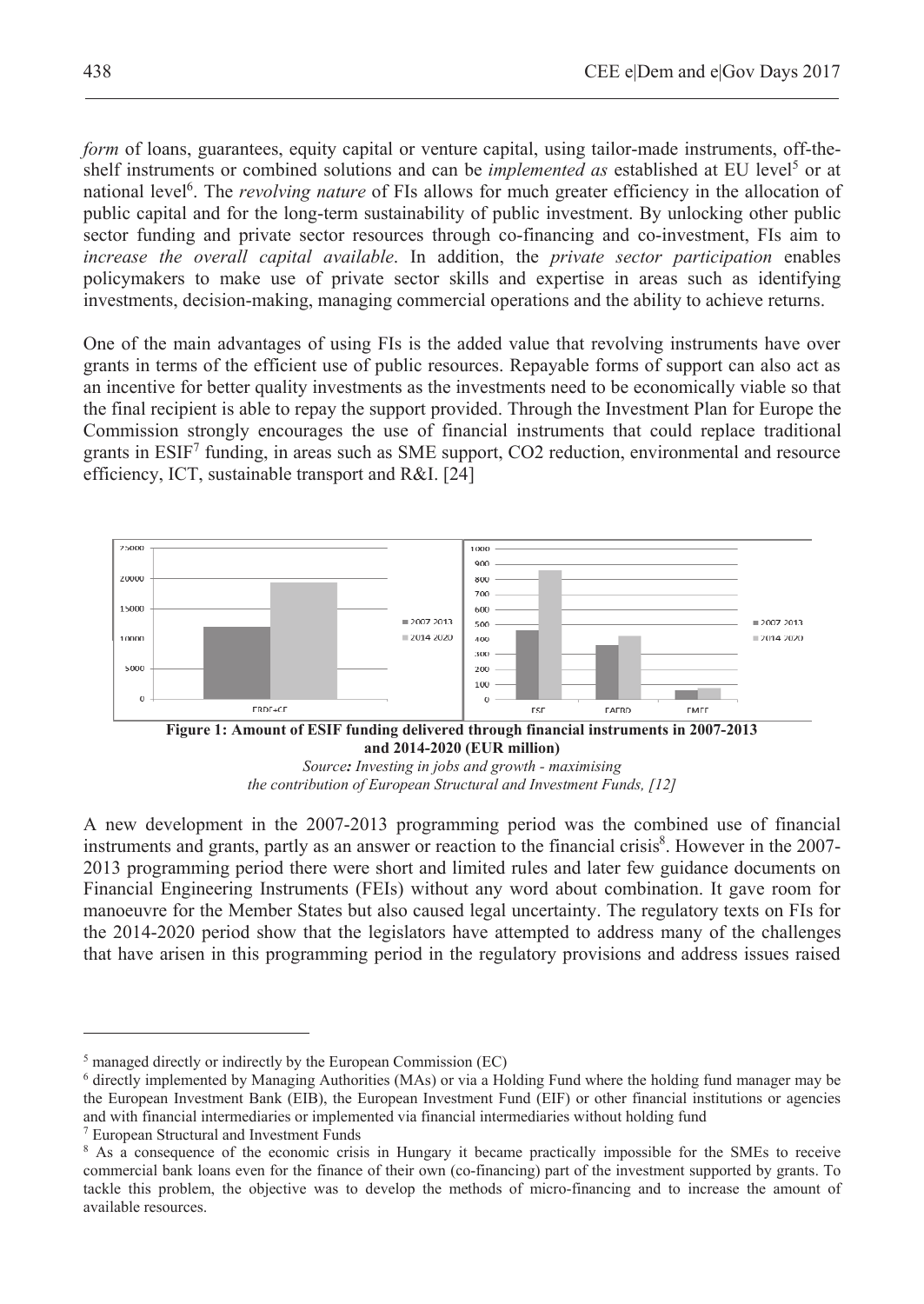by Managing Authorities (MAs) and the European Court of Auditors<sup>9</sup>, and make possible *more types of FI combination* than earlier, which facilitates the transition from a financial support regime based on grants towards the use of revolving FIs. [24]

The Common Provisions Regulation (CPR)10 makes it clear that *more types of combination may be possible11:* [5]

- x combination of different programme contributions and different funds in one financial instrument; and
- combination of financial instruments and grants and other forms of assistance.

The advantage of using the combined solutions can be the achievement of critical mass and economies of scale as well as a wider spectrum of policy objectives. In the "Guidance for Member States and Programme Authorities on Combination of support from a financial instrument with other support" the Commission presented *two types of combination* of support: within a financial instrument operation (*a single operation*) and at the level of the final recipient (*combination of two separate operations*). According to the guidance, grants as technical support, interest rate subsidies and guarantee fee subsidies can be combined with the FI in a single operation if they are *directly related to the FI and target the same final recipients.* However, *separate records must be kept* for each form of support. Alternatively, final recipients supported by an ESI Fund FI may also receive assistance from another ESI Fund priority or programme or from another instrument supported by the EU budget. Yet again, separate records shall be maintained for each source of assistance. [24]

In case of launching combined products, it should be taken into account that *processes should not be much longer and complicated* than in case of regular, single-profiled products (direct grants and assistances with revolving nature).

In the interests of ensuring proportionate control arrangements and of safeguarding the added value of financial instruments, Member States should reduce the administrative burdens of final recipients. Pursuant to the provisions of the above regulation, Member States shall provide electronic government services and offer paperless fund management possibilities to beneficiaries to reduce their administrative burdens.

<sup>&</sup>lt;sup>9</sup> For example, revised provisions relating to the ex-ante evaluations that must be undertaken before FIs are established in the OPs. It has been made clear that ex-ante evaluations will tie the findings related to market gaps more closely into the objectives and priorities of the OPs, and will include more information on what type of financial products should be put in place.

<sup>&</sup>lt;sup>10</sup> Regulation (EU) No 1303/2013 of the European Parliament and of the Council of 17 December 2013 laying down common provisions on the European Regional Development Fund, the European Social Fund, the Cohesion Fund, the European Agricultural Fund for Rural Development and the European Maritime and Fisheries Fund and laying down general provisions on the European Regional Development Fund, the European Social Fund, the Cohesion Fund and the European Maritime and Fisheries Fund and repealing Council Regulation (EC) No 1083/2006.

<sup>11</sup> Art. 37(7) CPR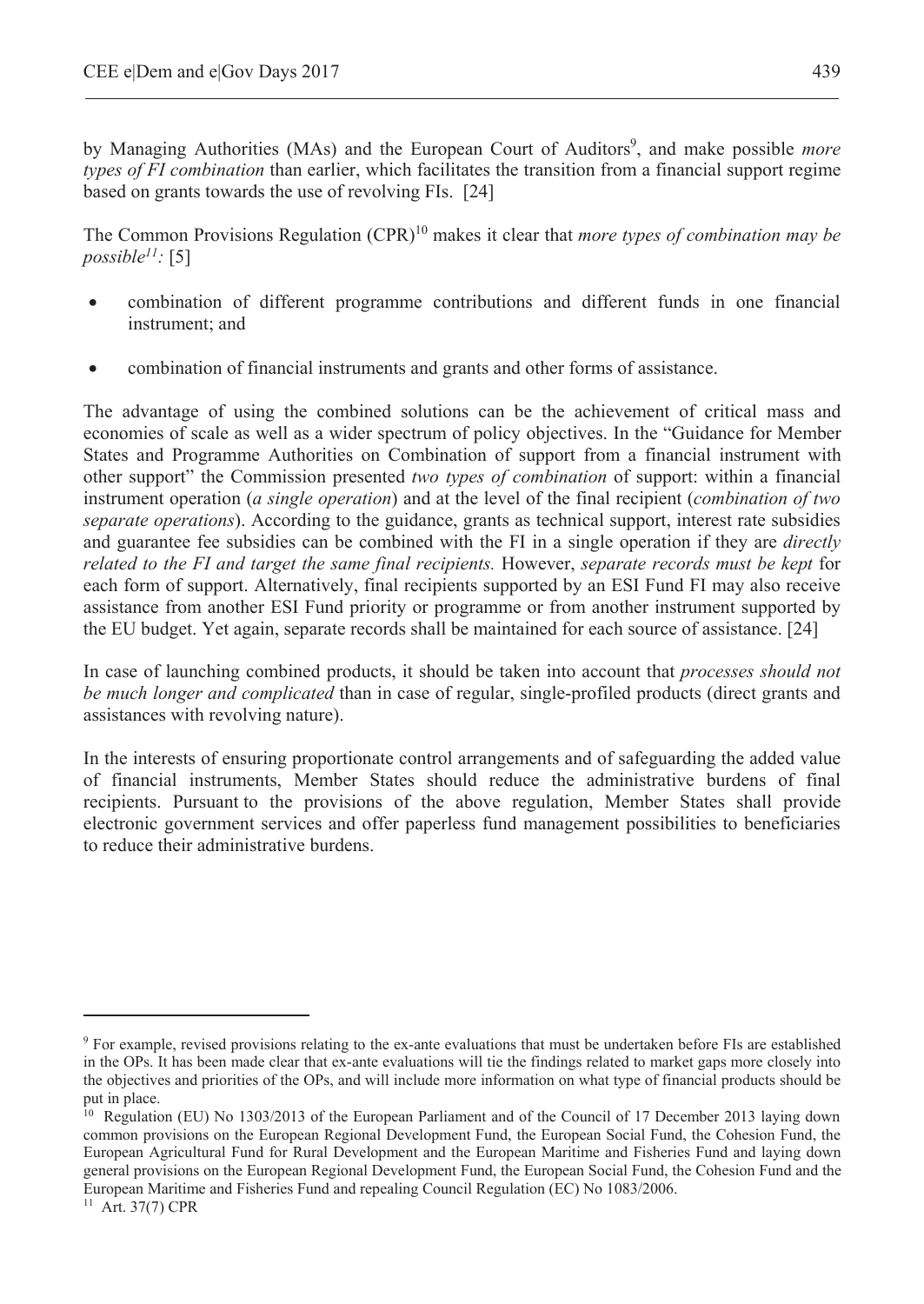

*Source: Nyikos, data from the EC (downloaded on 9. 7. 2016), OPs adopted by EC12 [19,20,21,24]* 

## **2. The Hungarian case of combination of credit and grant**

In the *2007-2013 programming period* Hungary decided to use FIs in order to provide access to finance for SMEs. According to programme documents and AIR 2013; the main objective of FIs was to overcome the limited access of finance on the market, moreover the idea of introducing financial instruments was strongly driven by the assumption that FIs may represent more efficient forms of SME support than grants. The total amount of FIs set up in proportion of the ERDF support was around 6%<sup>13</sup> and mainly the Economic Development Operational Programme financed  $FIs^{14}$ . [19,22]

Until the end of 2011, only 27.91% of the FI sources had been disbursed to final recipients, but the absorption of resources largely accelerated in the second half of the programme period. The New Hungary Joint Fund (27.62%), the *Combined Microcredit (24.85%)* and the New Széchenyi Loan (18.14%) were the top three "products" with the highest share of the allocated funds. [24]

<sup>12</sup> Nyikos (2016): Research for REGI Committee - Financial instruments in the 2014-20 programming period: First experiences of Member States, European Union, 2016

<sup>&</sup>lt;sup>13</sup> The financial allocation of the Economic Development Operational Programme's 4th priority (financial instruments) was increased by 3% in 2009 through Operational Programme (OP) modification.<br><sup>14</sup> Economic Development Operational Programme 2007-2013. CCI number: 2007HU161PO001. http://www.nfu.hu

<sup>/</sup>umft\_operativ\_programok.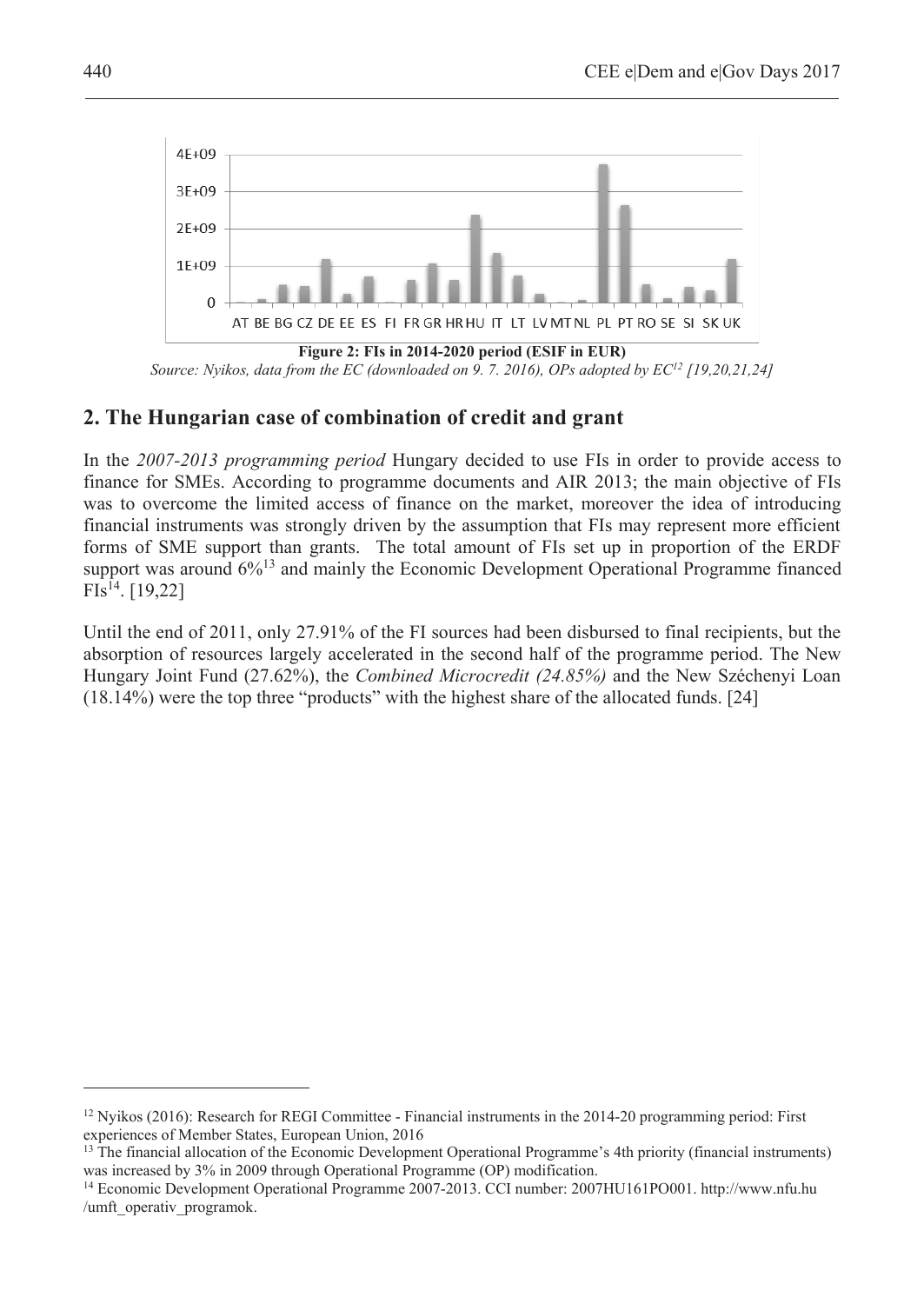| <b>Ops</b>                                                                                                                                          | <b>Budget of</b><br><b>FI</b> forms in<br>OP<br>the<br>(without)<br>OP<br>TA) |                              | FI budget in the<br><b>OP</b>                                                        | $FI$ in $\%$<br>of the<br>OP | $FI%$ of the<br>total<br><b>ERDF</b> |  |  |  |
|-----------------------------------------------------------------------------------------------------------------------------------------------------|-------------------------------------------------------------------------------|------------------------------|--------------------------------------------------------------------------------------|------------------------------|--------------------------------------|--|--|--|
| <b>Economic Development</b><br><b>Operational Programme 2007-2013 (EDOP)</b><br>which covers the convergence regions (6 regions<br>out of 7) [19]   | EUR 3,257<br>million                                                          | Credit,<br>Guarantee,<br>VC. | EUR 727 million<br>(the total FI)<br>priority axis)                                  | $22\%$ <sup>15</sup>         | 5%                                   |  |  |  |
| Central Hungary Operational Programme <sup>16</sup><br>2007-2013 (CHOP) for the Regional<br><b>Employment and Competitiveness objective</b><br>[20] | EUR 1,663<br>million                                                          | Credit,<br>Guarantee,<br>VC. | ca EUR 117<br>million<br>(FIs cover part of<br>the 1 <sup>st</sup> priority)         | 7%                           | $0.7\%$                              |  |  |  |
| <b>6 Regional Development Operational</b><br>Programmes <sup>17</sup> (RDOP) for the Convergence<br>regions $[21]$                                  | EUR 4,881<br>million                                                          | V <sub>C</sub>               | EUR 7 million<br>$OP$ (in<br>Strengthening<br>the region's SME<br>sector priorities) | $0.8\%$                      | $0.3\%$                              |  |  |  |
| <b>ERDF</b> support between 2007-2013                                                                                                               |                                                                               |                              |                                                                                      |                              |                                      |  |  |  |

**Table 1: FIs in the OPs in Hungary**  *Source: Nyikos [22]* 



*Source: Nyikos, data from Fontium, Hungarian Development Bank 201618*

Loan was the first<sup>19</sup> financial engineering instrument in Hungary, however since the start the main parameters of the program were changed 3 times as a reaction to the crisis. In 2011 the already functioning loan programmes were supplemented with a new combined loan plus grant scheme. From a state aid point of view, the combined microcredit was granted under the "de minimis" principle<sup>20</sup>, where SMEs could get a maximum 45% of the project value<sup>21</sup> as a grant and a

<sup>15 24%</sup> of EDOP sources, in total EUR 703 million, was finally allocated to FIs by 2014 (KPMG 2013; EDOP AIR 2014; EDOP 2007)

<sup>16</sup> Central Hungary Operational Programme 2007-2013. CCI number: 2007HU162PO001. http://www.nfu.hu/umft\_ operativ\_programok

<sup>17</sup> Regional Development Operational Programmes 2007-2013. http://www.nfu.hu/umft\_operativ\_programok

<sup>18</sup> Nyikos (2016): Research for REGI Committee - Financial instruments in the 2014-20 programming period: First experiences of Member States, European Union, 2016

<sup>&</sup>lt;sup>19</sup> The calls for tender for the banks and micro financing institutions were launched in October 2007, while the first contracts with the intermediaries were drawn up in December 2007. In January 2008 the first micro credit transactions were carried out. 20 Under Commission Regulation (EC) No 1998/2006.

<sup>21</sup> or 10 million HUF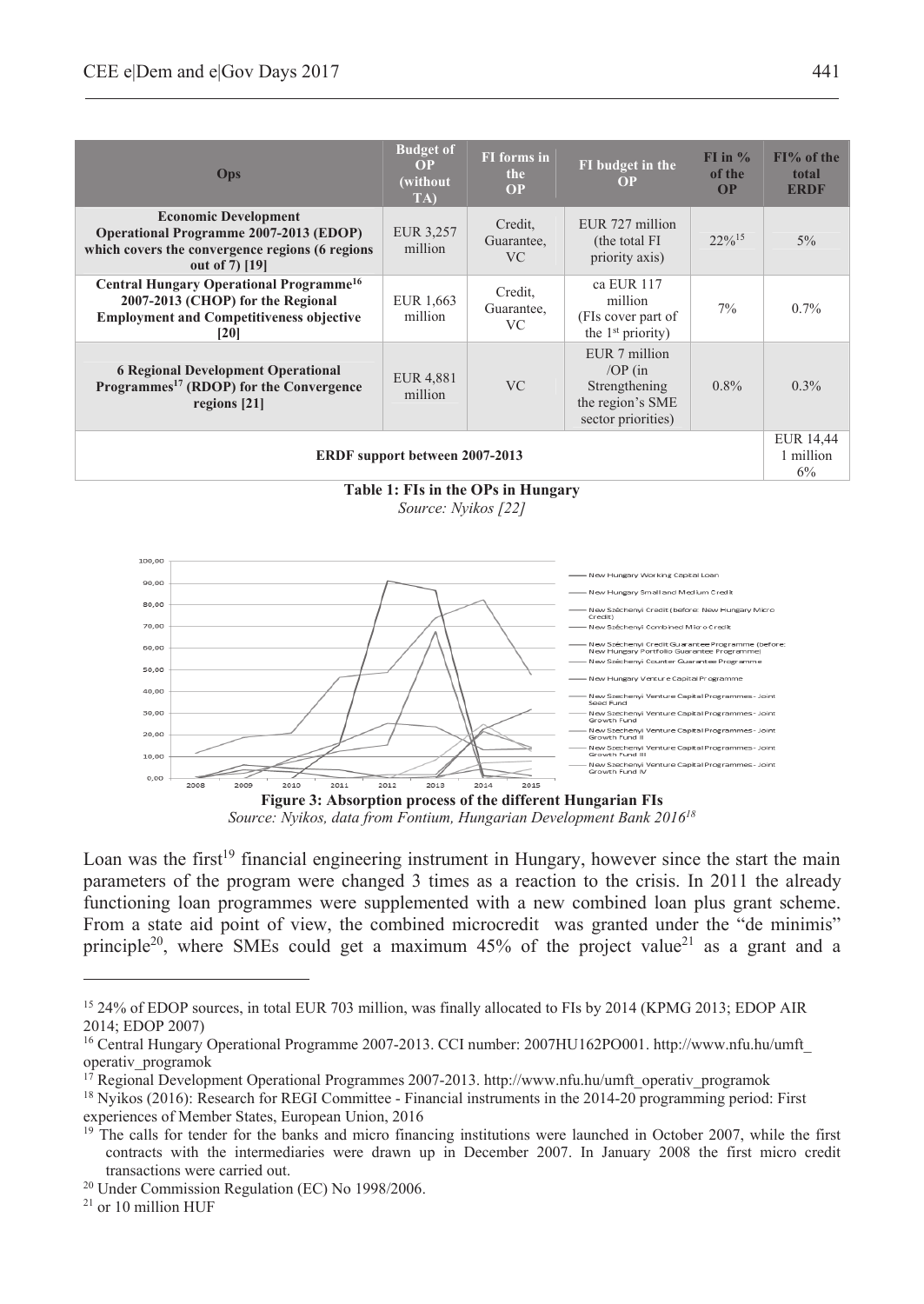maximum 60% of the project value<sup>22</sup> as micro credit and the starting point is that they had to contribute with their own resources amounting to 10% of the total investment. [1] The amount of grant could not exceed the amount of micro credit and application requirements stipulated that applicants had to make 10 % own contribution available, which could not be financed by any other subsidized loan. In the decision process the amount of 10 % own contribution was automatically considered and first the loan amount had to be calculated, and then the remaining gap could be covered as grant in accordance with the conditions of the call. The admission and assessment of loan applications, the disbursement of loans, and the management of loan accounts were carried out by financial intermediaries in a *one-stop-shop system but without unified and integrated IT support.*  [24]

In order to implement the JEREMIE programme in Hungary a widespread external intermediary network was set up. Loans have been offered by three types of financial intermediaries *(credit institutions, financial enterprises and local enterprise development agencies)*.

|                                                     | Number of agreements concluded with<br>financial intermediaries |              |              |              |              | <b>Type of products</b> |                          |              |                    |
|-----------------------------------------------------|-----------------------------------------------------------------|--------------|--------------|--------------|--------------|-------------------------|--------------------------|--------------|--------------------|
| <b>Financial intermediaries</b>                     | Dec.<br>2011                                                    | Dec.<br>2012 | Dec.<br>2013 | Dec.<br>2014 | Dec.<br>2015 | Loan                    | Combined<br>microcredit  | Guarantee    | Venture<br>capital |
| <b>Venture Capital Fund Managers</b>                | 8                                                               | 18           | 27           | 28           | 29           |                         |                          |              | X                  |
| <b>Commercial banks</b>                             | 99                                                              | 116          | 119          | 120          | 120          | $\mathbf{X}$            | $\overline{\phantom{a}}$ | $\mathbf{X}$ |                    |
| <b>Financial enterprises</b>                        | 53                                                              | 76           | 94           | 97           | 97           | $\mathbf{X}$            | X                        |              |                    |
| Saving co-operatives / Co-<br>operative saving org. | 76                                                              | 111          | 134          | 134          | 134          | $\mathbf{X}$            | X                        |              |                    |
| Microfinance institutions /<br>enterprise agencies  | 35                                                              | 35           | 35           | 35           | 35           | $\mathbf{X}$            | X                        |              |                    |
| <b>Total</b>                                        | 271                                                             | 356          | 409          | 414          | 415          |                         |                          |              |                    |

**Table 2: Types and number of financial intermediaries** 

*Source: Nyikos, figures from the Hungarian Development Bank, 31 December 2013.23 [23]* 

In this system SMEs applied to the financial intermediaries that granted the micro credit part, while the state-owned body decided on the grant after that. The loan and grant part of the financing were inseparable, so if one of the applications was rejected, it meant the automatic rejection of the whole finance. The loans were disbursed first (which pre-supposes that the relevant application for grant has been approved and an assistance document has been issued). These *2 institutions* had to evaluate different aspects of the project, and shared the risks and used *different IT solutions without united workflow and database.* 

<sup>22</sup> or 20 million HUF

<sup>&</sup>lt;sup>23</sup> Nyikos (2016) Financial Instruments for Better Public Spending - Implementing Mechanisms and Effects In: 24th NISPAcee Annual Conference: Spreading Standards, Building Capabilities: European Administrative Space in Progress. Forumi Shqiptar Social Ekonomik (ASET), 2016. p. 22. 22 p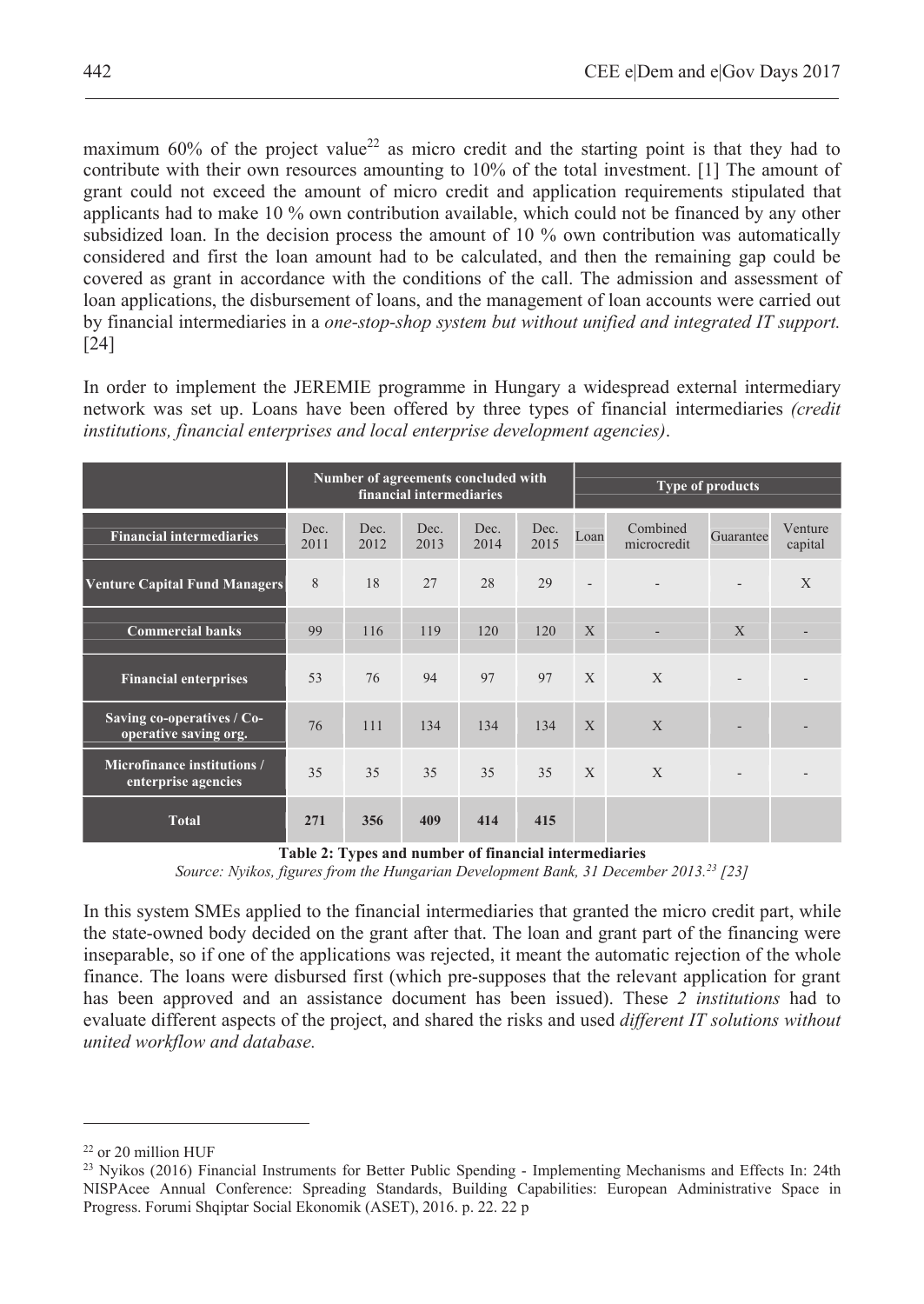$\overline{a}$ 

In the *2014-2020 period* 60 % of all ESI Funds will be dedicated to economic development and job creation and with an allocation of EUR 2.3 billion, Hungary is almost tripling its allocation to financial instruments compared with 2007-2013. The use of FIs will be expanded to R&D&I, energy, ICT and the social economy. [17,18,24]



In Hungary the planned financial instruments are i) credit, leasing and factoring, *ii) combined products,* iii) venture capital programmes and iv) guarantee instruments. Based on the positive experience Hungary intends to continue the use of *combined financial instruments (loan and grant*) in several thematic areas (SME, ICT, R&I, energy efficiency). [18, 24]

However because of the new legal interpretation of the European Commission on the selection of financial intermediaries<sup>24</sup> Hungary had to change the 2007-2013 FI institutional system. Hungary as a result of several open calls - worked with a widespread external intermediary network in the case of JEREMIE. [11] With the use of public procurement only one winner is possible, even if it is a consortium. The managing authority and the holding fund manager decided to select an intermediary network by public procurement process instead of procuring intermediaries per  $FIs^{25}$ . The consortium has to provide dedicated bank branches working as access points for standardized financial products using EU sources. [23]

<sup>&</sup>lt;sup>24</sup> According to the European Commission's new legal explanation, because the Management Authority has to comply with the general principles as well, including when selecting bodies implementing financial instruments: they must comply with applicable law, in particular on state aid and public procurement and the selection of financial intermediaries has to be in line with public procurement law.

<sup>&</sup>lt;sup>25</sup> Still the PP procedure for the selection of financial intermediaries may potentially decrease in many ways the efficiency of the implementation of financial instruments, because amendments to terms and conditions of financial instruments during the implementation-period (potentially 15 years) cannot be handled under inflexible service contract conditions and it could cause significant implementation issues for private investors and final recipients.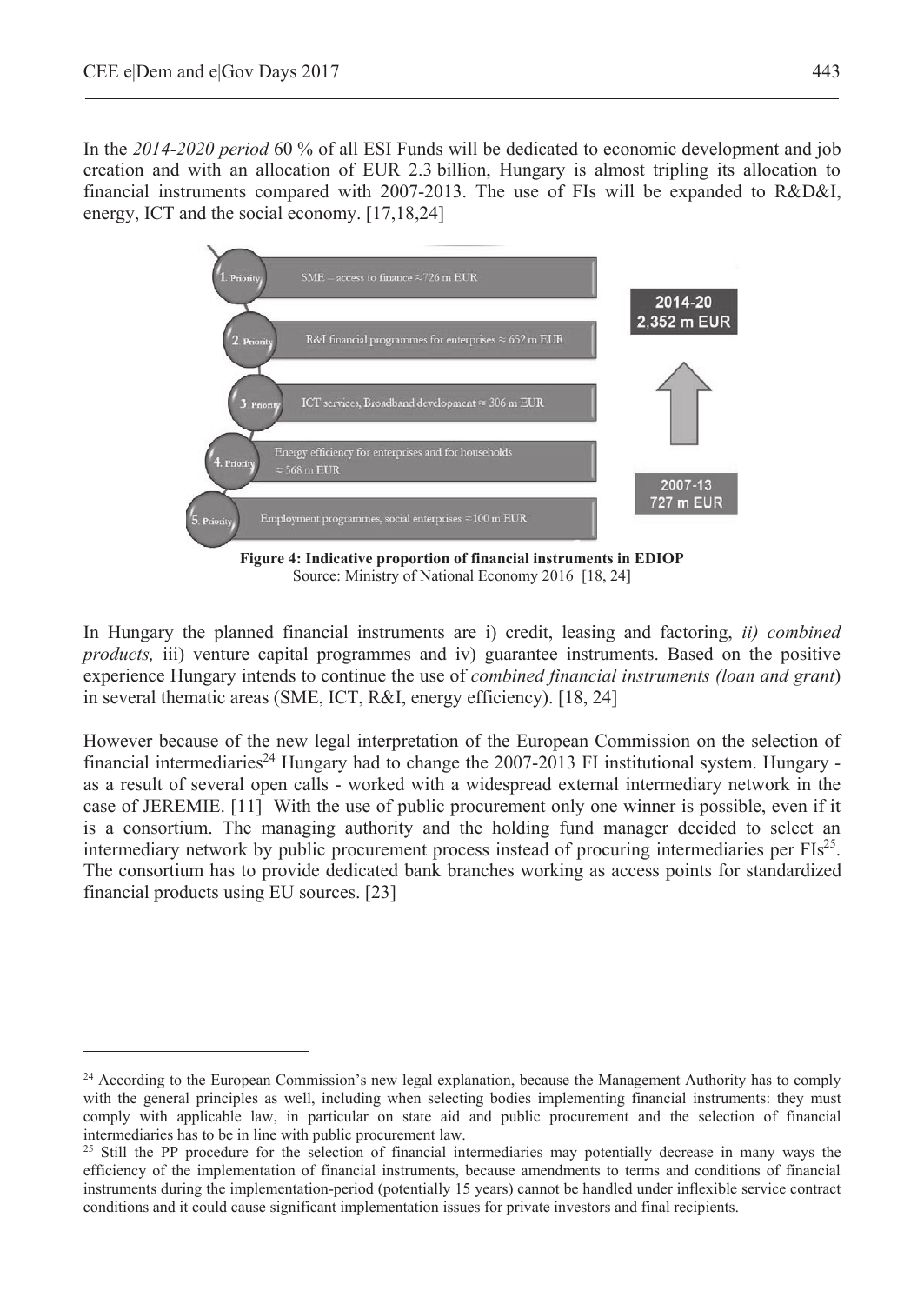

Although this new situation caused several obstacles, *it made also possible to consider establishing a united integrated IT system for more effective and efficient implementation process for combined solutions, as described in the following sections.* 

## **3. Integrated solution for combined loans**

For the 2014-2020 programming period the basic principle remained: in the combined tools the loan (managed by the financial intermediary) and the grant (managed by the MA) belong together and cannot be separated. However, for a more effective and less time consuming process to be in place the two sides should work parallel. Regarding the IT support of combined products a completely new approach is being applied in the current period. In the previous period applications were submitted personally by final recipients and management tasks were carried out in different IT systems. The new IT solution is based on two main elements: the *eCohesion concept and the integration of business workflows*. These changes are driven by the objective of the reduction of administrative burdens.

As the concept of the combined projects was driven by the fact that they would finance single operations, thus these would not support separate operations with distinct eligible costs, *but the same eligible costs of a selected operation*, therefore consistency of rules and procedures between the two systems had to be created in order to reduce administrative burden and costs. In this context the following challenges had been identified:

review and consolidation of the process of project assessment tasks on both sides, namely the managing authority and the financial intermediary, in order to avoid duplication of tasks,

<sup>&</sup>lt;sup>26</sup> Nyikos (2016) Financial Instruments for Better Public Spending - Implementing Mechanisms and Effects In: 24th NISPAcee Annual Conference: Spreading Standards, Building Capabilities: European Administrative Space in Progress. Forumi Shqiptar Social Ekonomik (ASET), 2016. p. 22. 22 p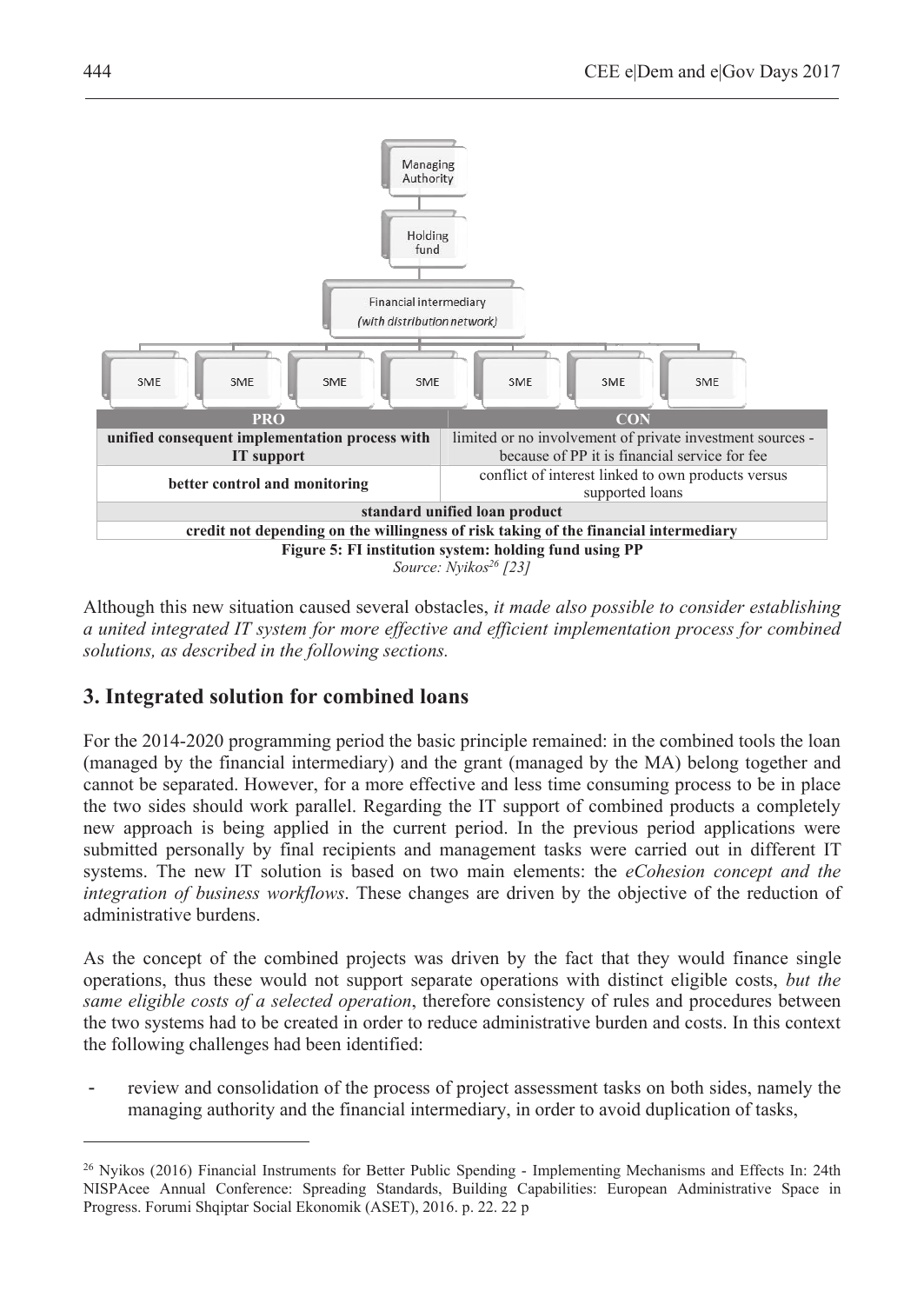- harmonization of eligibility criteria set by the managing authority for grants and the eligibility criteria set by the holding fund manager for granting support from financial instruments,
- consolidation of the application data required from the applicants in line with the above mentioned aspects.

Despite the experience gained from the previous period to respond to these challenges, it took 9 months for the managing authority, the body implementing the fund of funds and the IT team<sup>27</sup> to establish a functioning IT system for combined projects. The two main reasons for this delay were that, all parties had to review their own rules and procedures and by doing so, they had to abandon old, unreasonable *habits* of institutional heritage (e.g. limited publicity of selection criteria in the case of financial instruments). Secondly, although it had been obvious at the very beginning, that the implementation systems of grants and financial instruments differ in many ways, it was quite shocking how crucial difficulties as a consequence may occur (e.g. investments that are to be supported through financial instruments shall not be physically completed or fully implemented at the date of the investment decision, while managing authorities of grants not only allow for, but very often use retrospective financing).

In line with the Hungarian implementation rules, Gov. Decree No. 272/2014, *project evaluation* consists of two main phases:

- eligibility assessment of the applicant and of the project proposal,
- technical assessment of the project proposal in accordance with the selection criteria.

As a rule of thumb, the managing authority was made responsible for the eligibility assessment of the operations, as majority of the eligibility criteria set by both parties proved to be similar in line with the governing cohesion policy implementation and state aid rules and thus, duplicate assessment could be avoided. . [5, 6, 7, 8, 13]

However, some eligibility criteria remained specific for the financial instruments, i.e.

- whether the applicant has tax debts or is subject to debt settlement proceedings and whether the applicant has any arrears of any past financial transactions (as these factors indicate a low level of willingness for repayment), and
- whether the proposed operation consists of physically completed or fully implemented parts (as this would be discrepant with the overall purpose of financial instruments, namely hat financial instruments shall support investments which *do not give rise to sufficient funding from market sources*).

Technically it means that the financial intermediaries examine the eligibility criteria linked to the above mentioned aspects only, besides they perform a credit scoring for assessing the qualification for the loan and for determining the creditworthiness of the applicant and the corresponding loan margins<sup>28</sup>. [2]

<sup>&</sup>lt;sup>27</sup> despite the close cooperation and the weekly Task Force meetings

 $^{28}$  in line with "Communication from the Commission No. 2008/C 14/02 on the revision of the method for setting the reference and discount rates"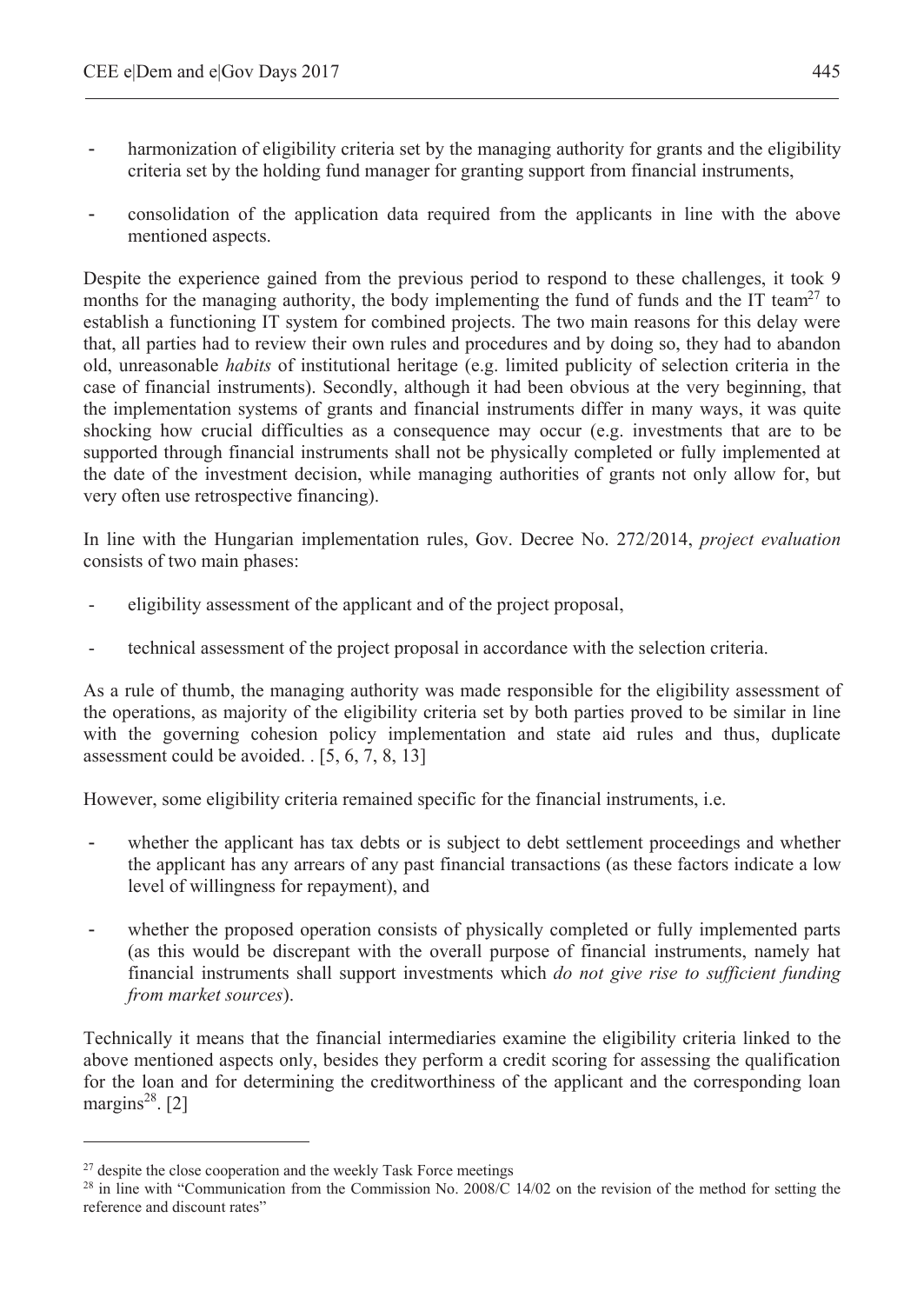Therefore only those project applications that qualify as eligible by the managing authority *and* by the financial intermediaries with respect to the above mentioned criteria can be further assessed.

Due to the above mentioned fact, the dominance of the management authority in the process, a *single document of call for proposal* is used for combined projects, which thematically follows the template that is used for grants*.* However, specific building blocks were added for financial instruments, e.g.

- a commitment period for the loan the period in which the loan can be disbursed was defined and set generally to 12 months, beginning from the physical completion of the operation,
- specification of the grace period,
- terms of repayment,
- specification of acceptable forms of guarantees etc.

Some terms of financing had to be harmonized between grants and financial instruments (e.g. conditions relating to a property affected by the development) too. These differences were based on the fact that the Hungarian Development Bank as holding fund manager is using its own terms and rules for loans that are based on banking conventions.

Furthermore, as a single call for proposal is used for combined projects, *a single application form* was created. This application form consists of all data that is necessary from the beneficiary for the assessment of qualifying for the loan and the grant. For the set-up this form had to align the data needs of both parties due to over-lapping. This process covered not only the selection of duplicate data, but an accurate specification of data formats as IT systems run with pre-defined data checking and any deviation may have caused a blocking of the IT data processing processes. In some cases, data transformations resulted in partial reprogramming of the IT system used for financial instruments. Anyway, this task was worthwhile and necessary as it substantially reduced the administrative burden of beneficiaries.

Regarding the technical assessment of the process it was necessary to lay down a strict demarcation of tasks between the parties. According to that, financial intermediaries perform the examination of the collateralization and viability-check of the project (the latter is carried out by cash-flow calculations based on estimated data provided by the applicant). All other assessments (compliance with the operational programme, contribution to thematic objectives, relevance and constitution of project budget etc.) are carried out by the managing authority. It is also important to mention that managing authorities use a ranking among project proposals according to the selection criteria, while financial intermediaries do not rank the projects; they only decide whether the project proposal is up to the mark according to the collateralization- and viability-check. This system not only reduces the number of iterations between the managing authority and the financial intermediary, but also eliminates the possibility of inconsistent results of technical assessment, which would require the involvement of a third party for making a final decision.

However, an iteration step could not be avoided. As the calculation of state aid completely differs between the two regimes, it is the financial intermediary who makes a first decision during the technical assessment: if the project is viable and collateralization is adequate, the financial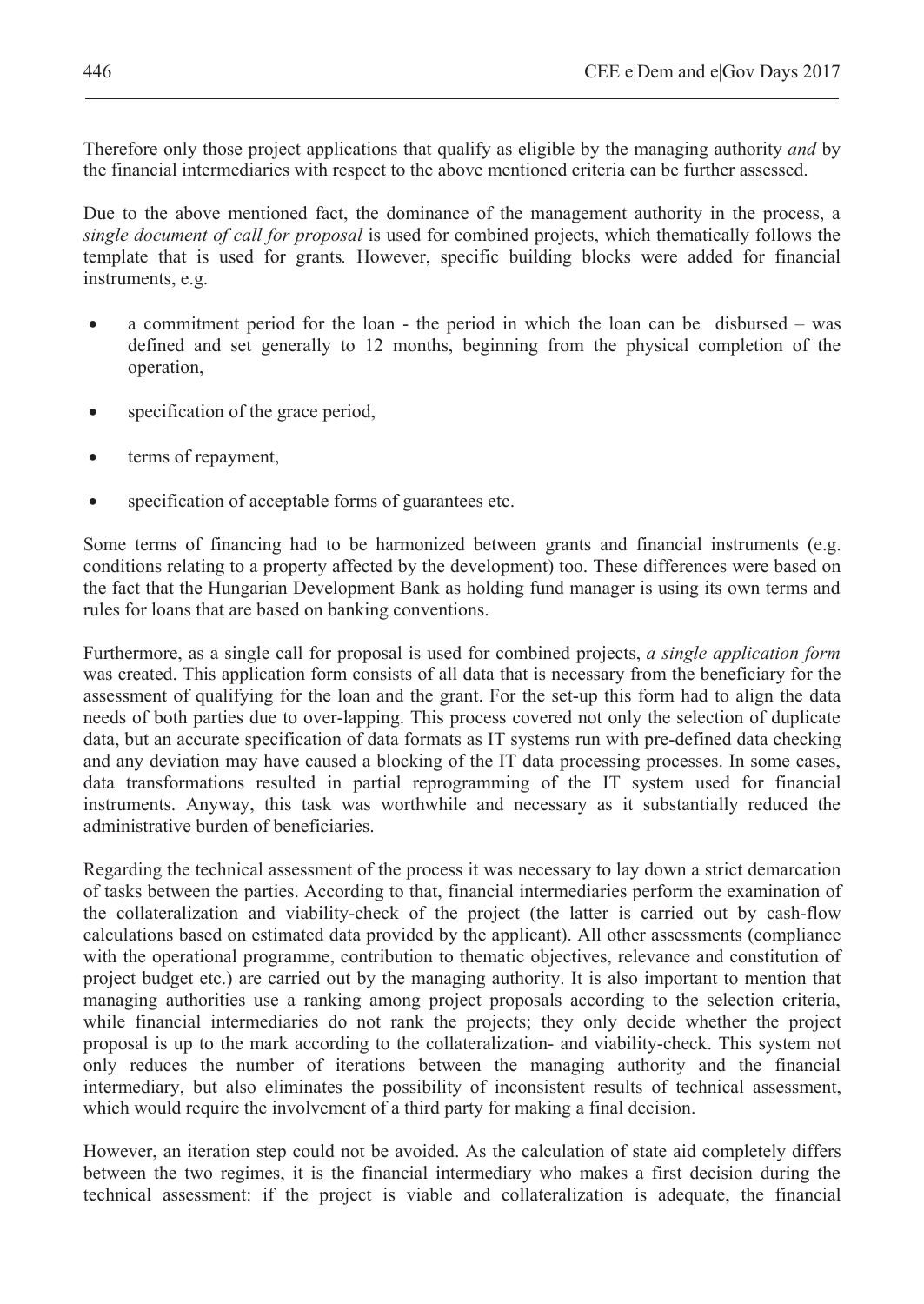intermediary calculates (taking into account the results of collateralization and the result of creditworthiness of the eligibility assessment) the amount of state aid of the loan, notifies the managing authority, which then assesses whether the project budget (loan  $+$  grant) complies with aid intensity rules. If the reduction of the budget is necessary, the managing authority proportionally reduces the amount of grant and loan as well, and based on its proposal, the financial intermediary makes a final credit decision on the reduced loan.

Based on the final credit decision, the managing authority makes its final decision on the project proposal with regard to the grant. This means that a project will be financed only, if both parties give the green light.

During the *contracting and payment processes* both parties follow their own rules of procedures. Therefore, the financial intermediaries enter into a loan contract and the managing authority enters into a contract for the grant with the beneficiary. However, the main parameters of the projects cannot be modified by the beneficiaries in the interval between the positive decisions on the project and concluding the contracts.

Payment requests will be submitted by the beneficiaries to the managing authority, which examines the original copies, while financial intermediaries examine electronic copies of that. Both parties follow their own rules of eligibility of payments. As soon as both parties approved the payment request and the corresponding amount, payment instalments will be financed *proportionally to the loan-grant ratio of the project* by both parties according to their own procedures. This means that the beneficiaries receive two money transfers for the same eligible cost. This also means that loan is not paid in advance, but together with the grant, which is usually disbursed ex-post.

### **4. eCohesion: a new perspective**

According to the concept of the new IT solution applicants can submit a single application form only electronically using a one-stop-shop portal (https://eptk.fair.gov.hu/) to apply for combined loans. This online portal has been available since 2014 and it serves to support the management of all types of EU funded projects. On this portal, applicants can register a single funding account and manage all their projects with this account.This solution is based on the implementation of the eCohesion concept which can significantly contribute to the efficiency of funding procedures.

In 2010 the European Commission initiated an Action Programme to simplify administrative requirements and eliminate unnecessary administrative burdens on businesses, small businesses in particular. Cohesion policy was one of the priority areas of the Action Programme with an estimated 24% reduction of administrative costs. According to arguments of experts this level of reduction could be realised by the provision of interactive portal services where beneficiaries can submit all necessary information electronically. This concept contributes to the improvement of efficiency which is the main driver of the reduction of burdens.

Following the above recommendations, the Commission launched an initiative focusing on the reduction of administrative burdens of cohesion policy and also rural development policy by the provision of electronic data exchange services via online portals. The initiative was labelled as "e-Cohesion" addressing a wide range of legal, procedural, organisational factors. [14]

Regulation 1303/2013 of the European Parliament and of the Council specifies the three fundamental components of e-Cohesion. The provision of *electronic data exchange services,*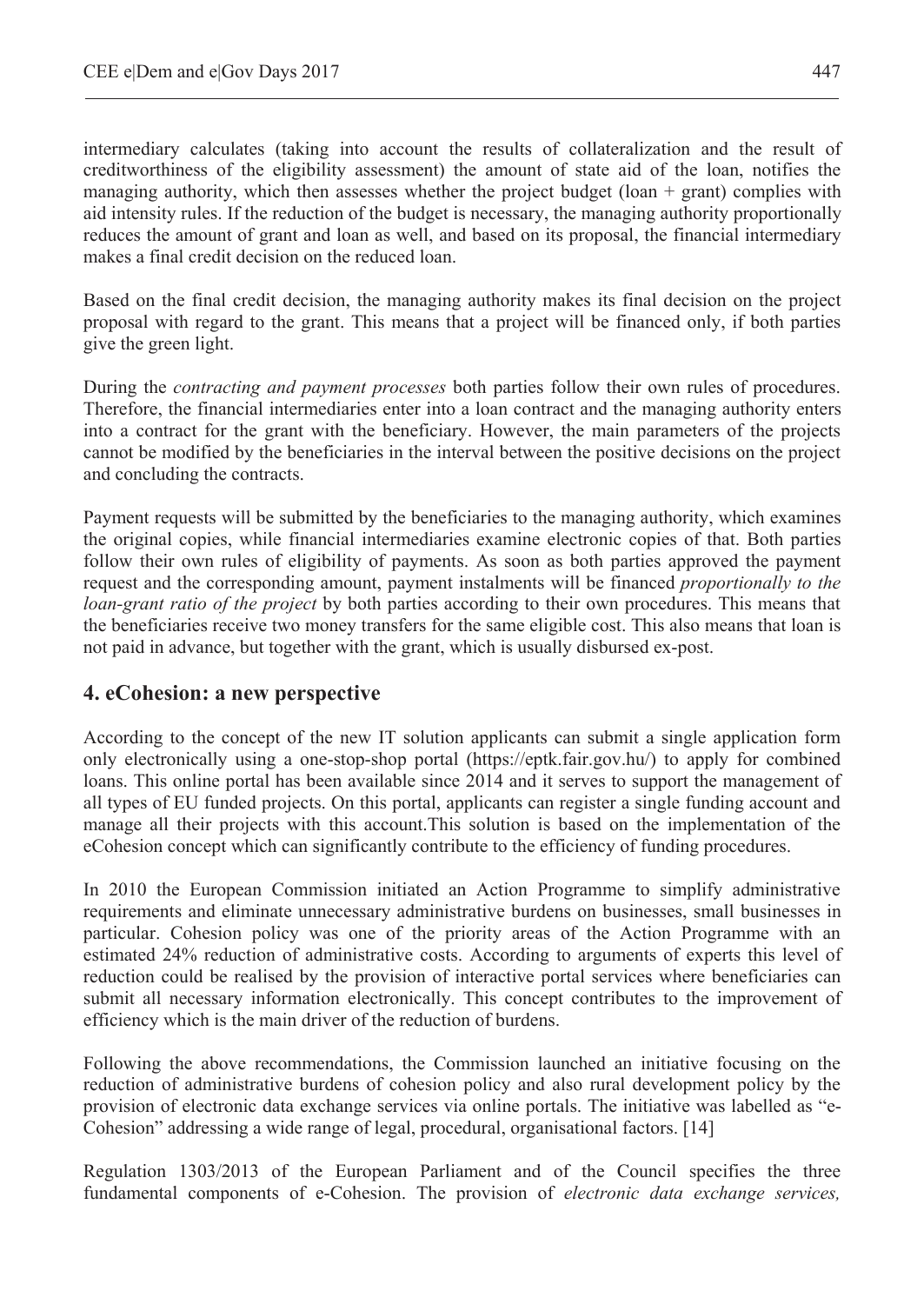*interoperability* and the implementation of *the only once encoding principle* ensure the reduction of administrative burdens. [5]

*Electronic data exchange services* allow the electronic exchange of documents and data, including audiovisual media supports, scanned documents and electronic files. Pursuant to the above regulation Member States shall ensure that all exchanges of information between beneficiaries and the relevant authorities can be carried out by means of electronic data exchange systems.

Regulation 1011/2014 prescribes that electronic data exchange systems shall be equipped with at least the following functionalities: interactive forms and/or forms prefilled by the system, automatic calculations, automatic embedded controls which reduce repeated exchanges of documents or information, system-generated alerts, online status tracking. These functions are directly linked to the reduction of burdens and the issue of efficiency. [9]

As regards the "*only once encoding*" principle, data and documents regarding a single development project shall be shared and re-used by the authorities involved in the management of the same development programme. The relevant authorities cannot ask for the same data repeatedly. The application of the principle minimises multiple information requests and facilitates the reduction of administrative burdens by streamlining business workflows. [5]

The application of the principle is based on the cooperation of relevant authorities, so it is strongly interlinked with *interoperability*. Interoperability can be defined as "the ability of disparate and diverse organisations to interact towards mutually beneficial and agreed common goals, involving the sharing of information and knowledge between the organisations, through the business processes they support, by means of the exchange of data between their respective ICT systems". Henceforth, interoperability is not simply a technological issue. It requires the cooperation of authorities at legal, organisational, semantic and technical levels. [3]

The case of combined products clearly exemplifies the importance of these levels. The managing authority and the financial intermediary had to consider all these levels to realize a successful cooperation. The two organisations need to implement the same government decree (*legal*), they had to review and streamline business procedures (*organisational*), harmonize financial terms (*semantic*) and started the development of an integrated IT solution (*technological*).

The fundamental components of eCohesion are strongly connected to the issue of efficiency. According to the study of the Commission and Deloitte, eCohesion portals at their highest level of sophistication can reach 8% per annum reduction of administrative burdens. [15]

#### **5. The integration of grant and loan management workflows**

Driven by the concept of eCohesion final recipients have to use a one-stop-shop portal which is technically an online portal automatically synchronizing with the grant management system used by the managing authority. Since grant management and banking procedures both have a rather specific nature, accordingly the managing authority and the financial intermediaries use specialized IT systems to manage grant-specific and loan-specific sub-procedures. The relevant data of loanspecific workflows are taken to the loan management system of the intermediaries.

However, following the only once encoding principle the financial intermediaries also need to interact via the eCohesion portal with the recipients, so the management workflows of the two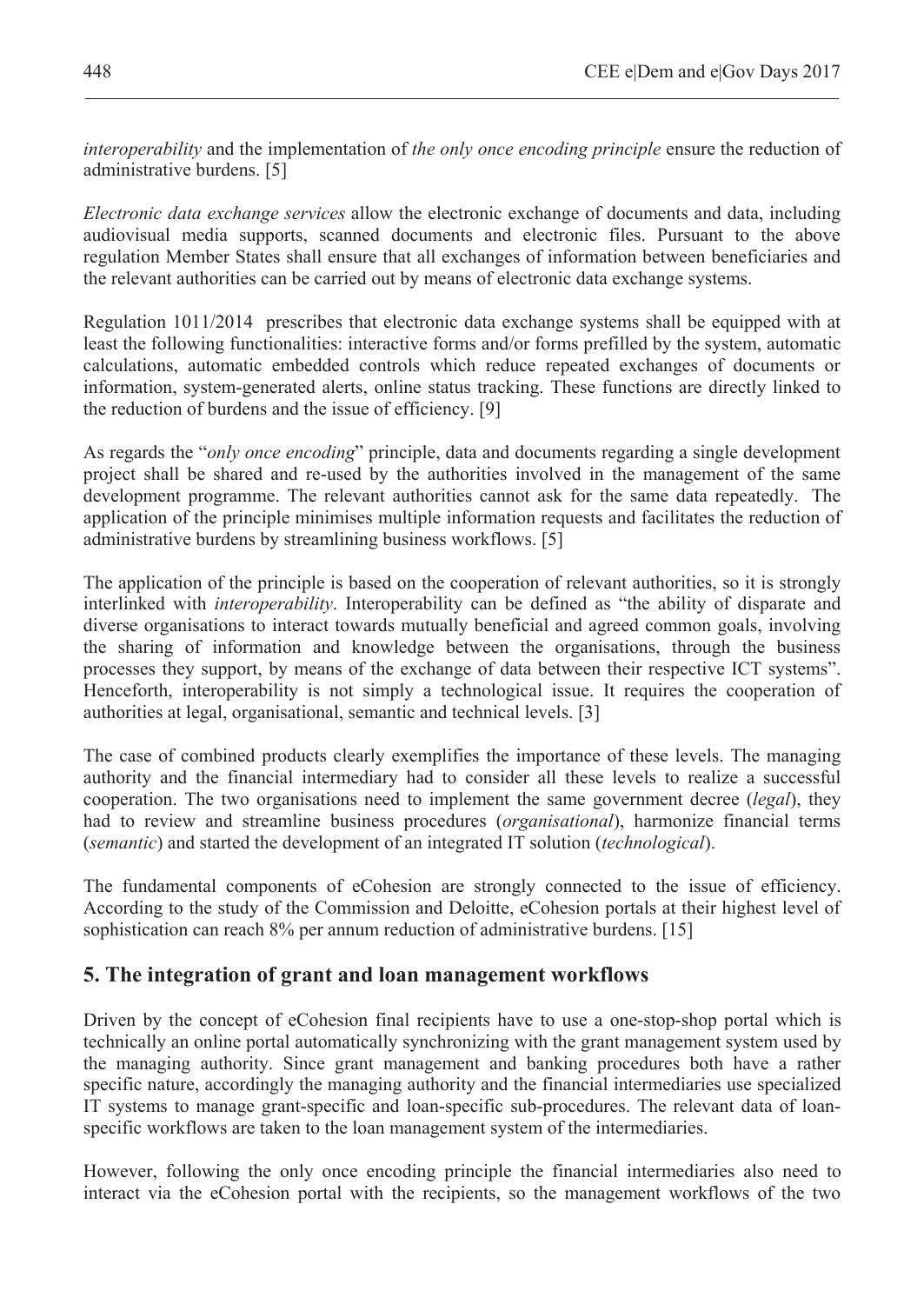parties had to be integrated. To keep specific workflows on the same track, main procedural information and decisions are entered in the managing authority system by both parties. To make the cooperation of the actors seamless, they are notified by email alerts on each other's' actions to trigger upcoming workflow steps.

The applied solution is based on the process analysation and synchronization showed before and depicted by Figure 6.



The implementation of the complete IT solution has several phases. The first phase covers the procedure of project selection, and its portal functionality has been available since January 2017. The planning of further phases covering other business procedures is in progress at the time of the publication of this paper.

The integration procedure had three main challenges: the type of data transfer between the two systems; the definition of a common workflow and the notification of the two parties on the actions of each other. Taking into consideration the differences between the two IT systems, the complexity of possible solutions and the given deadlines to launch the first combined calls, automatic and complete data synchronization was not an option, so the development team adopted a specific approach. They decided to establish a one-way data interface which transmits the main application data to the system of the financial intermediaries. These are the data needed for assessment procedures.

As business procedures of the two parties were harmonized, many procedural steps can be carried out in parallel. Nevertheless, at crucial procedural points, parties have to wait for each other. Firstly, certain procedural decisions cannot be passed without the results of specific procedures on the other side. Secondly, several interactions with the recipient (correction request, clarifying questions) can be realized only once so they should be based on the information needs of both organizations. Based on these requirements the two parties need to be notified of the completion and the results of actions on the other side. The above one–way data interface cannot support this kind of information exchange, however.

This dilemma was resolved by granting access for the financial intermediaries to relevant functions in the grant management system. Besides, certain dedicated functions for intermediaries were developed, where they can enter and save the main results of their relevant actions. The usage of these relevant functions always triggers notifications to inform the other on the completion of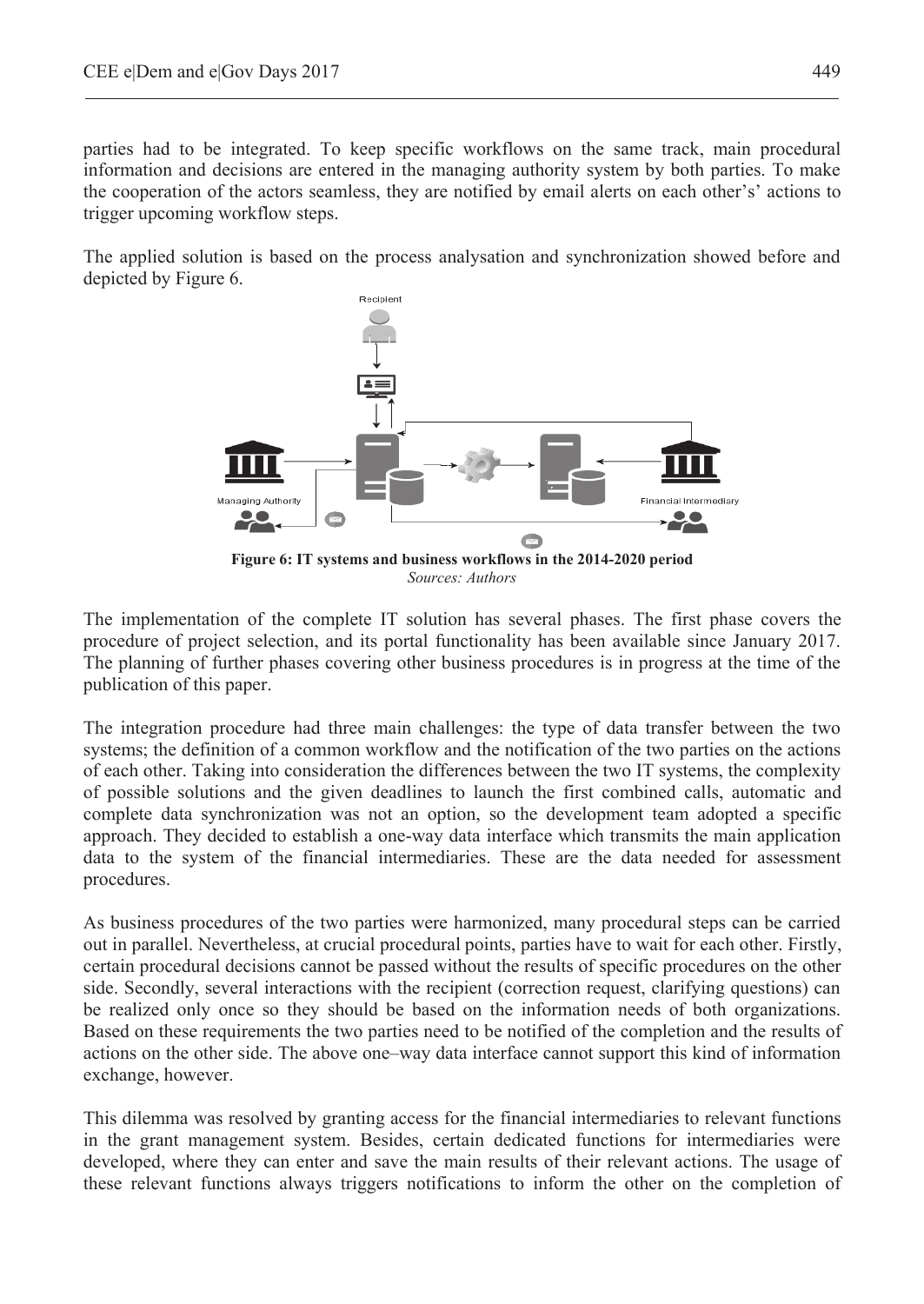preceding actions. These measures provide a solution for sharing information between the two organisations.

#### **6. Conclusion**

Following the new conditions given by the new cohesion regulation and the European Commission legal interpretations, the demand for the uniform standards and management methods of the new FIs is pushing the structure in several cases (also in the case of Hungary) to different solutions from what were used before. This new direction could be an effective solution. However, even with the change of the FI architecture the incorporation of experiences is very important, the need for expertise and administrative capacity is crucial. Accordingly, the challenges to be faced require higher and high-qualified management resources in order to mitigate risks and accomplish the goals set out by the policy plans.

Setting up financial instruments and an implementation system of combined products take long time and effort, in Hungary even with experience of implementation in these kinds of tools it took 9 months to establish a functioning implementation system. In the context of the Hungarian system of combined projects, financial instruments are still treated as complementary financial resources. This approach is also evidenced in the way how the tasks of combined projects' assessment have been allocated between the managing authorities dealing with grants and the financial intermediaries dealing with loans. In this sense, financial intermediaries are rather like subsidiaries. The main advantage of the new system is, however, that it allows for a preparation for future expectations that is the domination of financial instruments in SME financing, by making beneficiaries and managing authorities more experienced.

Compared to the practice of the previous period, the Hungarian integrated solution can place the management of combined products on a higher level of maturity. The eCohesion-based management has a great potential to eliminate unnecessary burdens and provide a flexible tool for recipients without timely and geographical limits. The main lesson learned is that the application of the one-stop-shop approach triggers the rationalization of business procedures and the integration of IT workflows. This redesigning of the process can also contribute to a further reduction of burdens.

### **7. References**

- [1] EUROPEAN COMMISSION, Commission Regulation (EU) No 1998/2006 on on the application of Articles 87 and 88 of the Treaty to de minimis aid, in: Official Journal of the European Union, Bruxelles, 2006.
- [2] EUROPEAN COMMISSION, the revision of the method for setting the reference and discount rates; (2008/C 14/02), Bruxelles, 2008.
- [3] EUROPEAN COMMISSION, European interoperability framework EIF) for European public services (Pages 1, 2), in: Official Journal of the European Union, Bruxelles, 2012.
- [4] EUROPEAN COMMISSION, Regulation (Eu, Euratom) No 966/2012 of the European Parliament and of the Council of 25 October 2012 on the financial rules applicable to the general budget of the Union and repealing Council Regulation (EC, Euratom) No 1605/2002; "financial instruments" means Union measures of financial support provided on a complementary basis from the budget in order to address one or more specific policy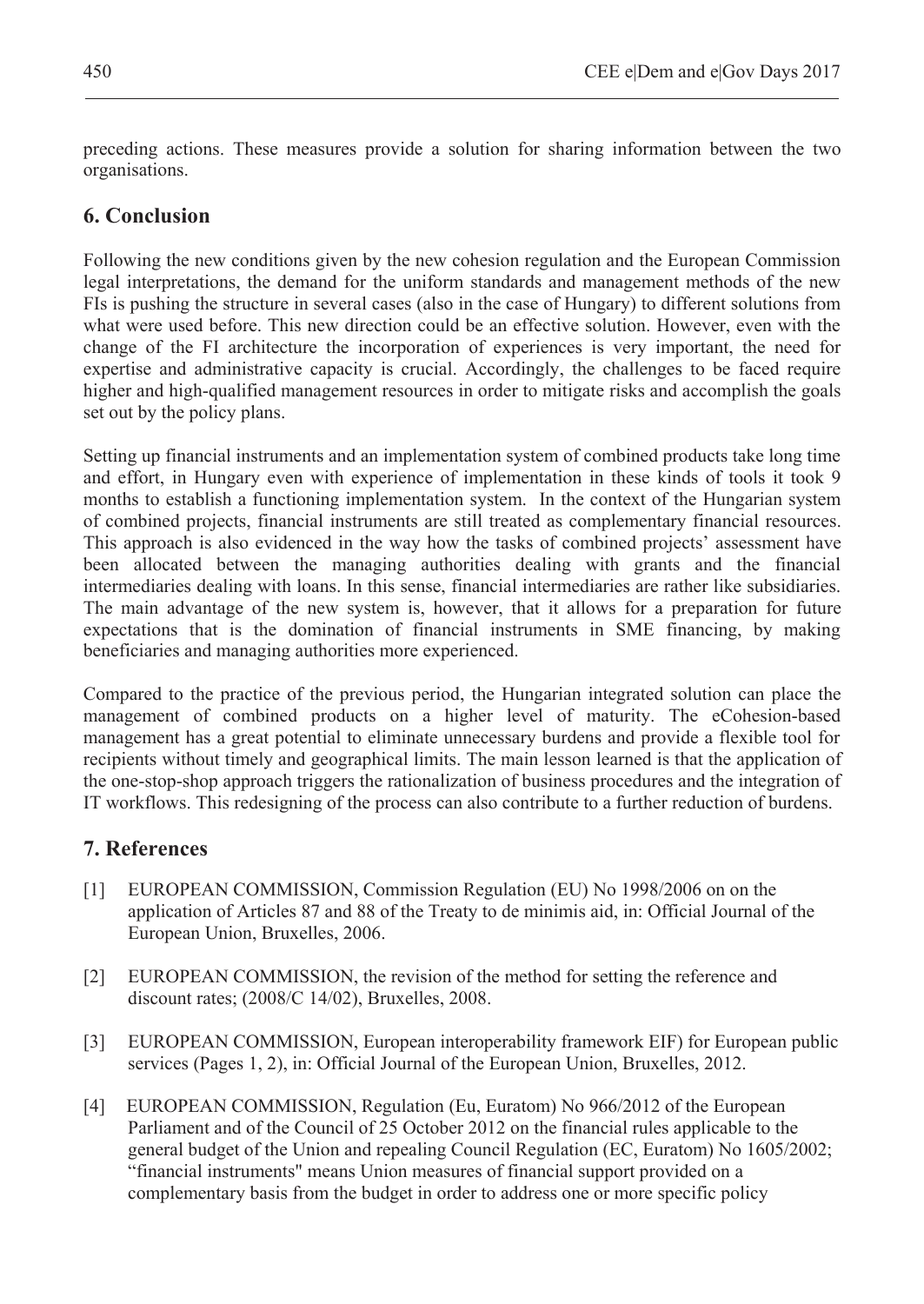objectives of the Union. Such instruments may take the form of equity or quasi-equity investments, loans or guarantees, or other risk-sharing instruments, and may, where appropriate, be combined with grants", in: Official Journal of the European Union, Bruxelles, 2012.

- [5] EUROPEAN COMMISSION, Regulation (EU) No 1303/2013 of the European Parliament and of the Council of 17 December 2013 laying down common provisions on the European Regional Development Fund, the European Social Fund, the Cohesion Fund, the European Agricultural Fund for Rural Development and the European Maritime and Fisheries Fund and laying down general provisions on the European Regional Development Fund, the European Social Fund, the Cohesion Fund and the European Maritime and Fisheries Fund and repealing Council Regulation (EC) No 1083/2006., in: Official Journal of the European Union, Bruxelles, 2013.
- [6] EUROPEAN COMMISSION, Commission Delegated Regulation (EU) No 480/2014 of 3 March 2014 supplementing Regulation (EU) No 1303/2013 of the European Parliament and of the Council laying down common provisions on the European Regional Development Fund, the European Social Fund, the Cohesion Fund, the European Agricultural Fund for Rural Development and the European Maritime and Fisheries Fund and laying down general provisions on the European Regional Development Fund, the European Social Fund, the Cohesion Fund and the European Maritime and Fisheries Fund., in: Official Journal of the European Union, Bruxelles, 2014.
- [7] EUROPEAN COMMISSION, Commission Regulation (EU) No 651/2014 on declaring certain categories of aid compatible with the internal market in application of Articles 107 and 108 of the Treaty (GBER).,in: Official Journal of the European Union, Bruxelles, 2014.
- [8] EUROPEAN COMMISSION, Commission Implementing Regulation (EU) No 964/2014 of 11 September 2014 laying down rules for the application of Regulation (EU) No 1303/2013 of the European Parliament and of the Council as regards standard terms and conditions for financial instruments., in: Official Journal of the European Union, Bruxelles, 2014.
- [9] EUROPEAN COMMISSION, Commission implementing regulation (EU) No 1011/2014 laying down detailed rules for implementing Regulation (EU) No 1303/2013 of the European Parliament and of the Council as regards the models for submission of certain information to the Commission and the detailed rules concerning the exchanges of information between beneficiaries and managing authorities, certifying authorities, audit authorities and intermediate bodies, in: Official Journal of the European Union., Bruxelles, 2014.
- [10] EUROPEAN COMMISSION, An Investment Plan for Europe; COM(2014) 903 final, Bruxelles, 2014.
- [11] EUROPEAN COMMISSION, Guidance for Member States on the selection of bodies implementing FIs, including funds of funds., Bruxelles, 2015.
- [12] EUROPEAN COMMISSION, Investing in jobs and growth maximising the contribution of European Structural and Investment Funds, COM(2015)639final, 14.12.2015, Bruxelles, 2016.